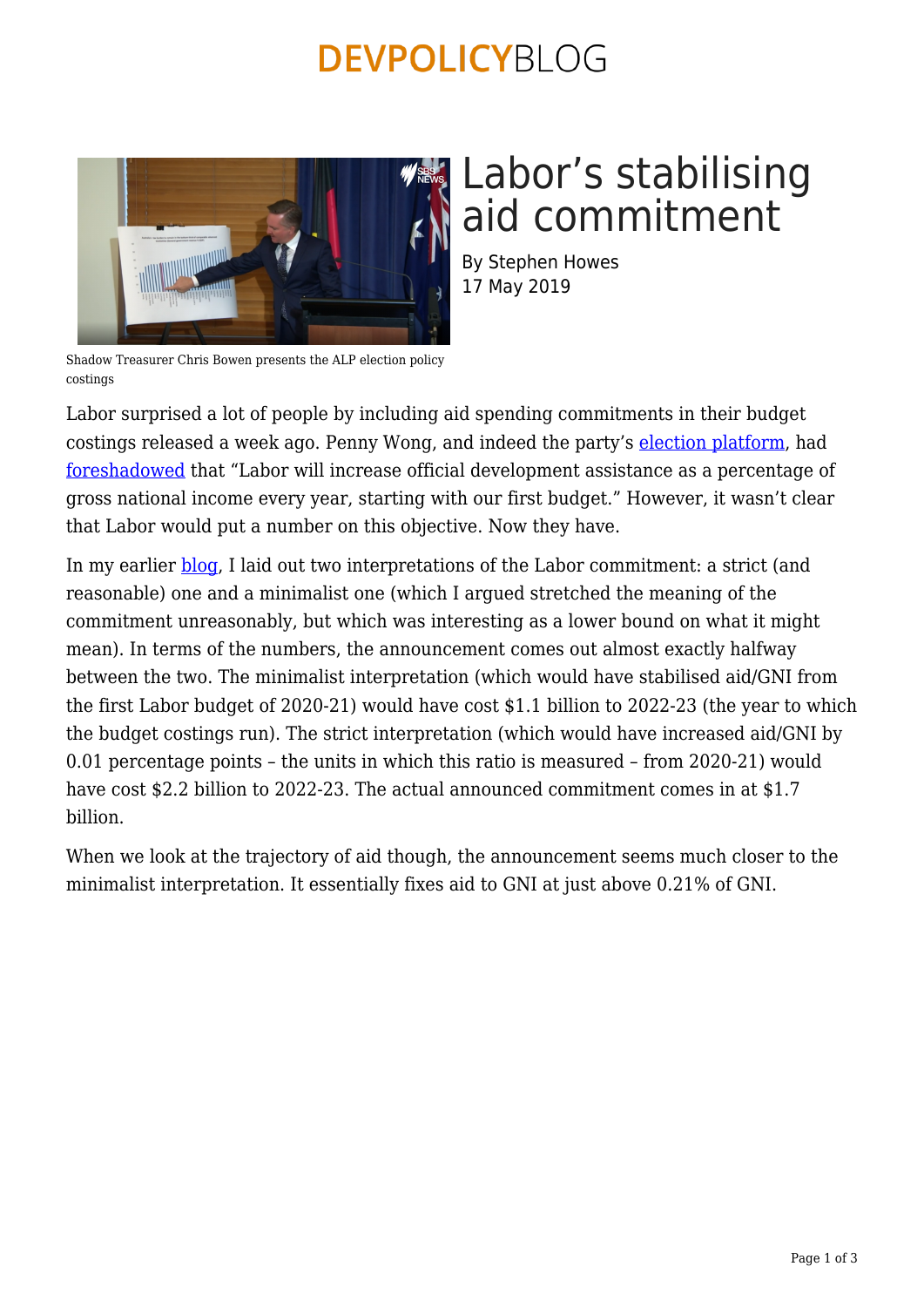### **DEVPOLICYBLOG**



The discrepancy between these two perspectives is because of the unanticipatedly early start to Labor's aid increases. I had assumed, in line with the policy platform, that the aid increases wouldn't start till the first post-election budget in 2020-21. In fact, the aid increases start a year earlier, in 2019-20. This means that aid/GNI is stabilised at a higher level (0.214% rather than 0.208%). Nevertheless, stabilised it is. The increases after 2019-20 are minuscule: 0.001% in 2020-21; 0.0005% in 2021-22; and 0.0003% in 2022-23.

Labor Shadow Treasurer Chris Bowen's [reason](https://www.smh.com.au/federal-election-2019/labor-promises-an-extra-1-6-billion-in-foreign-aid-in-surprise-funding-20190510-p51m1b.html) for not doing more is that DFAT couldn't handle it: "The infrastructure of aid delivery has been diminished. It would be irresponsible, even if we could afford it, to throw money back into aid without the infrastructure, which has been whittled away under this government." While there is some truth in this critique, as a justification for not doing more it is disingenuous. Whatever the deficiencies of DFAT, Labor has adopted a policy of increasing the aid/GNI ratio, year-on-year. The costing is consistent with a policy to stabilise aid/GNI, not increase it.

That said, everyone will be so relieved that the downward trajectory of aid has been halted that Labor is unlikely to be pressed for any additional money – at least, if elected, for the first few years.

#### **What will/should the money be spent on?**

71% of the Labor's additional \$1.66 billion (some \$1.2 billion) is unallocated. The rest goes to fund various commitments announced over the years. The biggest of these, \$380 million